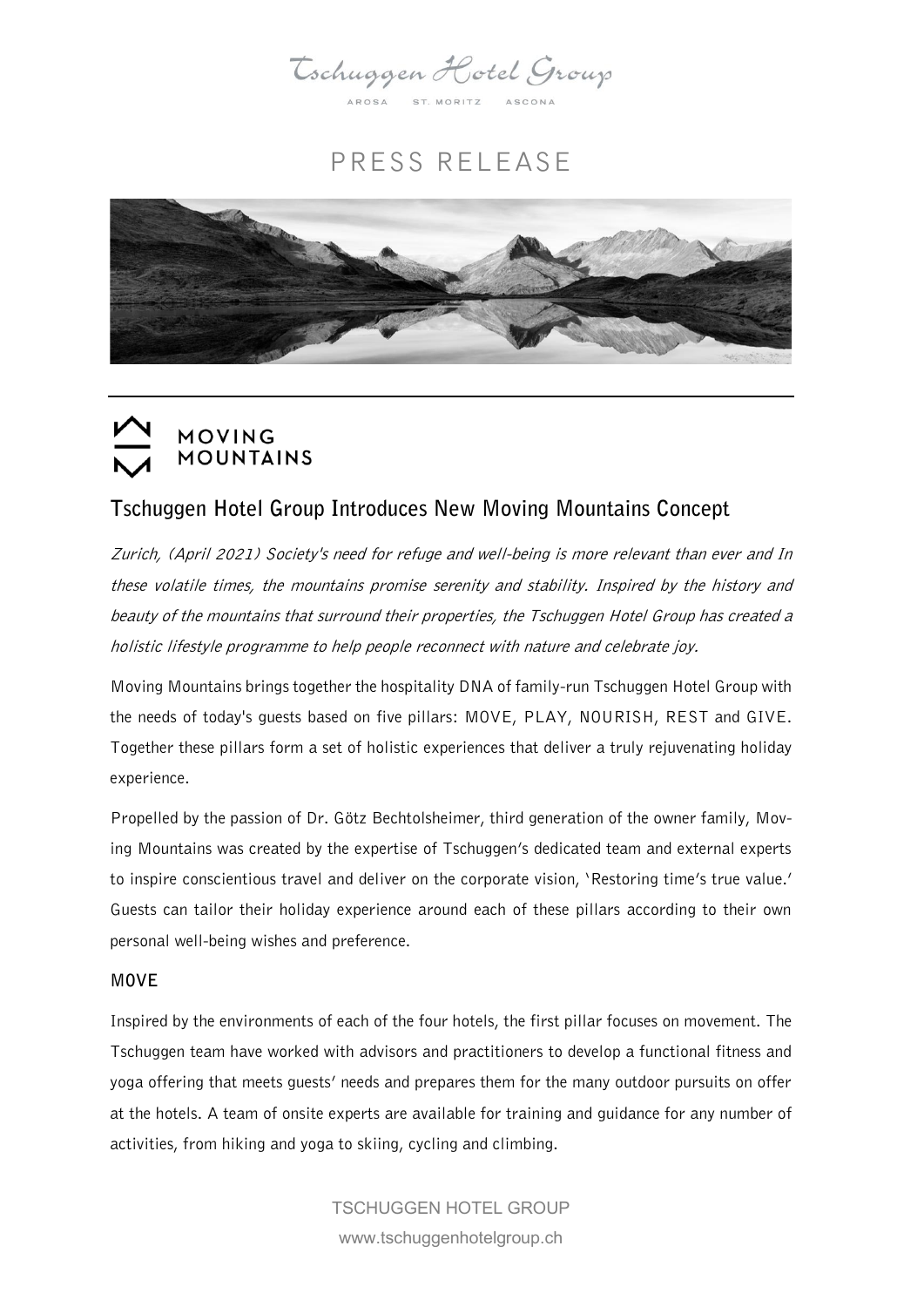Tschuggen Hotel Group AROSA ST. MORITZ ASCON

### PLAY

At the heart of Moving Mountains is the idea of Play. Central to this pillar are a set of everchanging Curated Adventures and Empowering Expeditions that have been designed for guests with nothing more than pure unadulterated fun in mind.

Empowering Expeditions give guests the chance to challenge themselves physically or to master a new skill, while immersed in the surrounding nature of the hotel locations.

Curated Adventures are about helping guests discover the regions around the hotels and the local artisans, producers and characters that make these locations so special. This is an opportunity for guests to leave everyday life behind and delve into tradition and culture.

#### NOURISH

Having put their bodies through their paces physically with expert training and playful adventure, it is time for guests to nourish and replenish.

In collaboration with the renowned London nutritionist, Rhaya Jordan, the Tschuggen Hotel Group's Michelin star chefs have created plant-based Moving Mountain menus; prepared with an honest respect for nutrient-dense ingredients (carefully selected for their health benefits), rooted in the sense of place of the Swiss mountains and celebrating a truly nourishing and joyous deliciousness.

The Moving Mountains nutrition concept allows guests the option to add in meat, fish or other animal products to complement their plant-based meal if desired.

#### REST

The need for rest and the remarkably regenerative qualities of a good night's sleep are increasingly being understood. Working closely with the Hofklinik, a leading sleep centre in Lucerne, the Group has developed the optimal sleep experience for guests that is rooted in science. In-room evening yoga helps them prepares for a night of

rest and regeneration. This is complimented by a series of wellness treatments using carefully sourced organic products. In addition, a Dream Butler can be booked to prepare the room for the perfect nights rest and deliver a special in room dining menu that is made using ingredients know to help aid sleep.

> TSCHUGGEN HOTEL GROUP www.tschuggenhotelgroup.ch